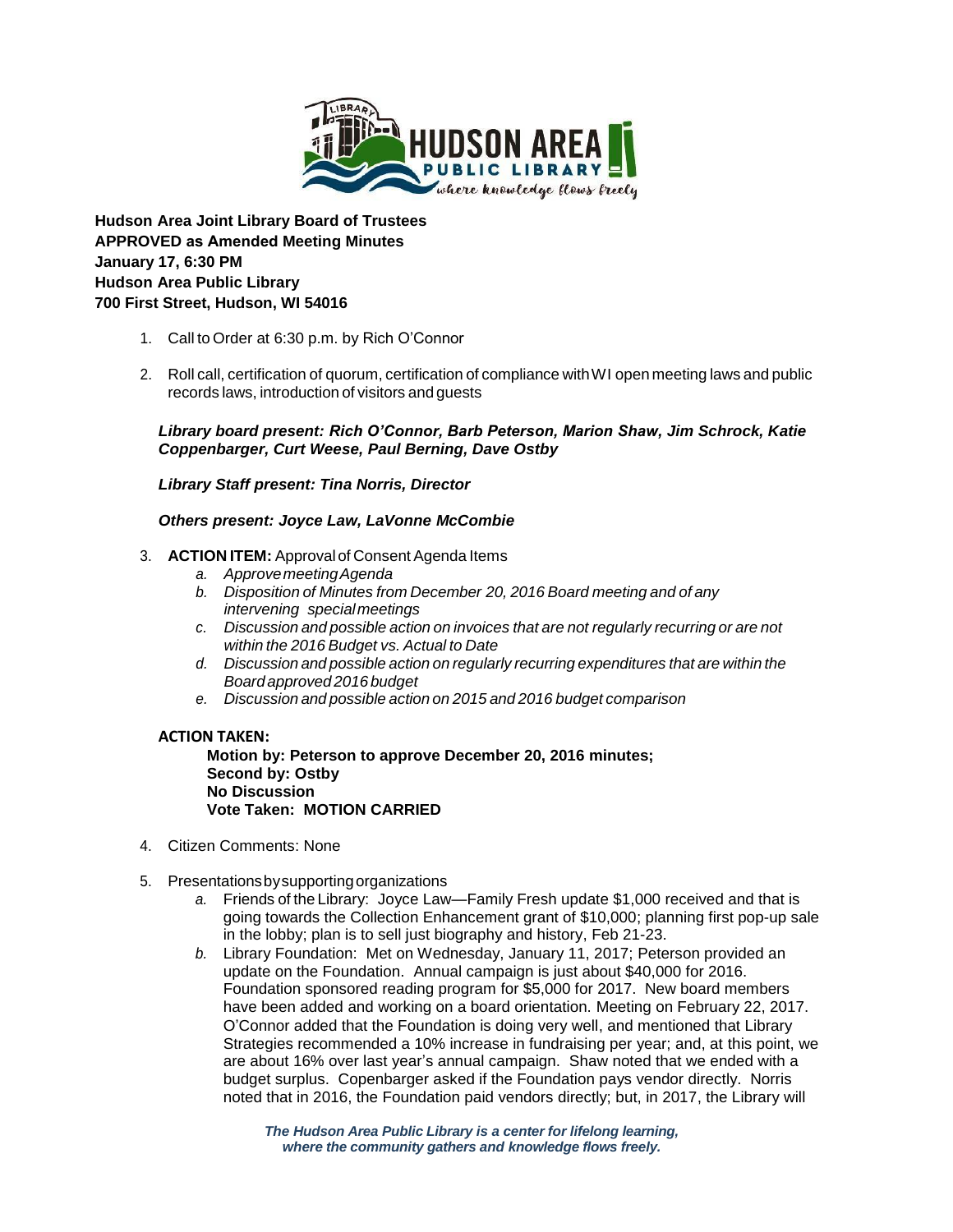receive grants and pay the vendors from the Library's budget.

Ostby question who ran the annual campaign in 2016. Peterson explained that the Foundation ran the 2016 Annual Campaign.

- 6. **ACTION ITEM:** President's comments, reports, andrequests for action
	- *a.* Municipalitiespresentationsupdate, discussion, and possible action—No updates. Peterson noted that Norris presented to the St. Joseph Town Board.
	- *b.* CountyBoard update, discussion and possible action. O'Connor requested pulling this item from the agenda.

# **ACTION TAKEN: NO ACTION REQUIRED**

- 7. **ACTION ITEM:** Director's Report, Statistics, and requests for action
	- *a.* Presentation of report (Action requested) Weese questioned the Morningstar subscription and who will pay for the annual subscription next year? Peterson noted that the Foundation did not make a long-term commitment; however, the expectation is that the Foundation will continue to pay. Weese stated his concern that taxpayers will be on the hook in the future. Weese asked a question regarding bringing cataloging back to the Hudson Area Joint Library. Norris noted that she will update the board closer to budget time.
	- *b.* Presentation of monthly statistics: Norris presented monthly statistics.
	- *c.* Overview of 2016 Annual Report to Municipalities
	- *d.* **REQUEST ITEM:** St. Croix Valley Historical Society Request: The St. Croix Valley Historical Society is looking for an exhibit space for the "Hudson Bank" sign. The Phipps is interested in assisting in the restoration, but would like it displayed in a public location. Weese stated this is a great idea, but would like it to have additional information, a plaque, etc to add to the history. Peterson asked about the permanence of the exhibit. McCombie stated that she didn't know what stipulations the Phipps might have, but she felt that it should be indefinitely displayed at the Library. This discussion is a preliminary step.

### **ACTION TAKEN:**

**MOTION BY:** Peterson motioned that we agree to be the location where this historic stained glass window be on display for the community.

## **SECOND BY:** Weese

**DISCUSSION:** Shaw noted that the need to determine ownership, insurance issues, and placement. Weese questioned whether the St. Croix Valley Historical Society has insurance? Shaw noted the importance of determining insurance and who covers what. Weese noted we could amend the motion. Peterson suggested amending the motion to include: contingent on the insurance. Ostby noted that the motion is fine as is, but going forward there will be more discussion.

### **VOTE TAKEN: MOTION UNANIMOUSLY APPROVED**

8. **ACTION ITEM:** Finance Committee Report 2017 Revised Budget: Request made to make changes to budget. Ostby noted his objection to changing the budget or deviating from what was originally approved, instead he feels those changes should be reflected in the month-tomonths changes. Ostby noted that Norris provided an excellent narrative demonstrating expenditure increases to allot for grants received. Weese asked about the increase by the City of Hudson.Ostby noted that we should hold the budget to what was approved in August (2016), then the revenue will increase and the expenditures will decrease. Weese noted his concern that this will affect 3-year averages, but Peterson and others noted that this was not the case. Ostby noted three items to revise. Ostby noted the requested changes. Weese and Shaw discussed books and locations of books. Norris noted this will be addressed in the near future, under the Strategic Plan. Weese would like to see the book collection grow. Shaw asked about the last sentence in the narrative: "the overall budget is reduced from a \$50,505 budget deficit to

> *The Hudson Area Public Library is a center for lifelong learning, where the community gathers and knowledge flows freely.*